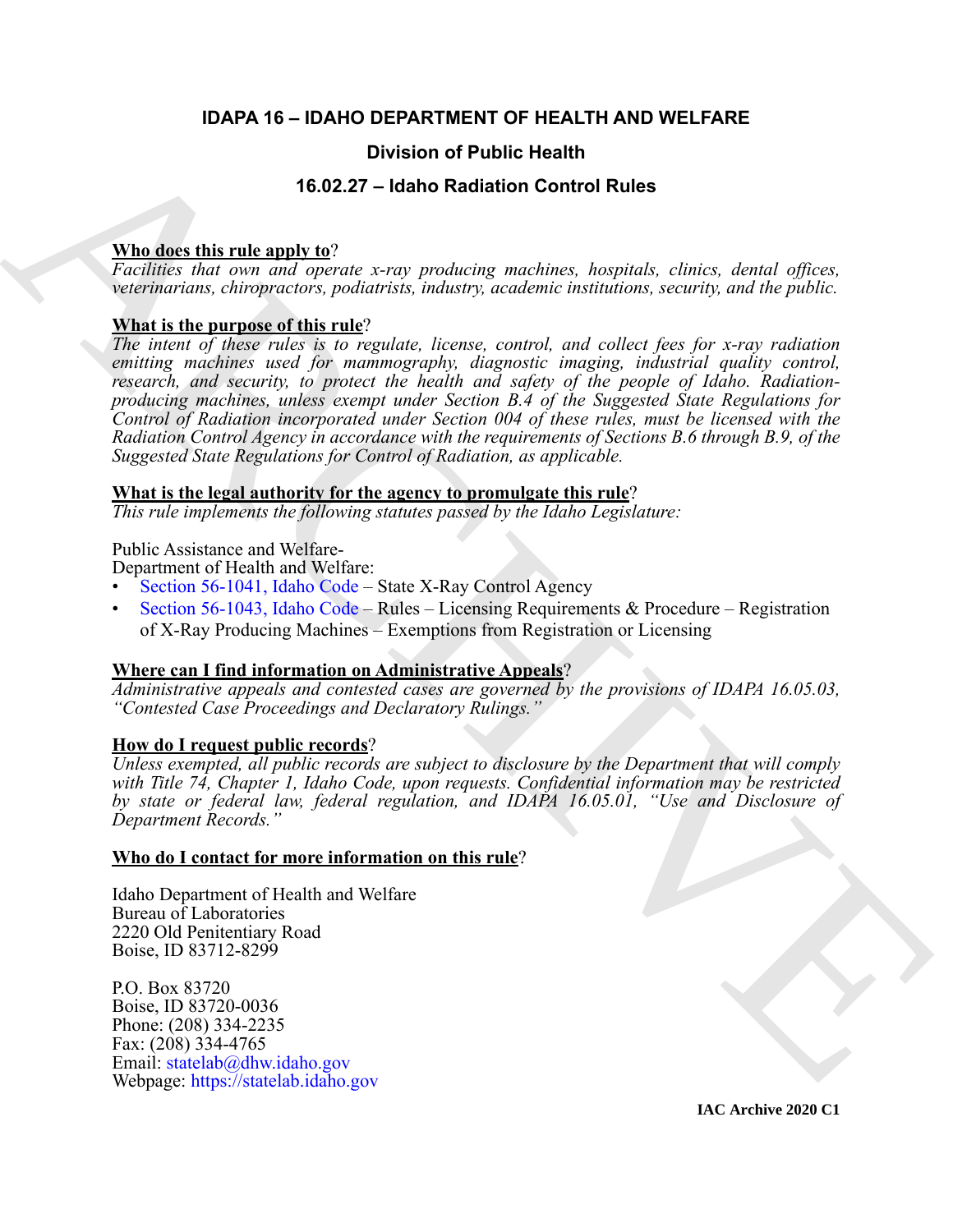# **Table of Contents**

# 16.02.27 - Idaho Radiation Control Rules

| 200. Licensure Of Radiation Machine Facilities, (Services) -                  |  |
|-------------------------------------------------------------------------------|--|
|                                                                               |  |
|                                                                               |  |
| 202. Reciprocal Recognition Of Out-Of-State Radiation Machines.  9            |  |
|                                                                               |  |
| 400. Radiation Safety Requirements For Industrial Radiographic Operations.  9 |  |
| 401. Licensing and Registration Requirements for                              |  |
|                                                                               |  |
|                                                                               |  |
|                                                                               |  |
|                                                                               |  |
|                                                                               |  |
| 406. Records of Leak Testing of Sealed Sources and Devices Containing DU. 3 9 |  |
|                                                                               |  |
|                                                                               |  |
|                                                                               |  |
| 411. Application and Examinations                                             |  |
|                                                                               |  |
|                                                                               |  |
| 414. Specific Requirements for Radiographic Personnel Performing Industrial   |  |
|                                                                               |  |
|                                                                               |  |
| 600. Notices, Instructions And Reports To Workers; Inspections.  10           |  |
|                                                                               |  |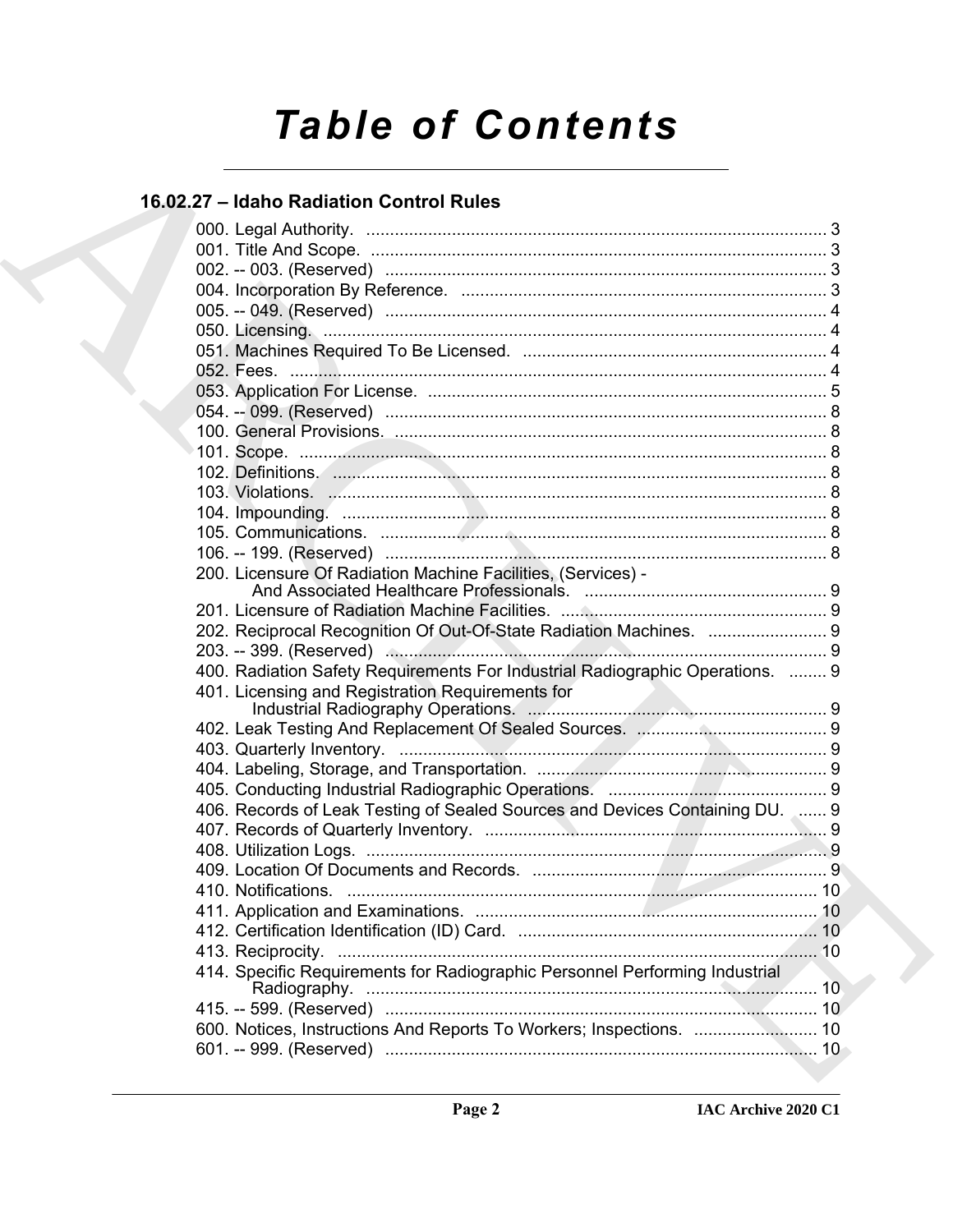#### **16.02.27 – IDAHO RADIATION CONTROL RULES**

#### <span id="page-2-9"></span><span id="page-2-1"></span><span id="page-2-0"></span>**000. LEGAL AUTHORITY.**

The block registion, containing the solution of the form in the granted about the form of the basic of the form of the solution of the solution of the solution of the solution of the solution of the solution of the soluti The Idaho Legislature, under the following Sections of statute has granted authority to the Board of Health and Welfare and the Director of the Department to adopt rules related to x-ray producing machines in order to protect the health of the people of Idaho. Sections 56-1041 and 56-1043, Idaho Code, grant authority to the Board of Health and Welfare to adopt radiation control rules. Section 56-1041, Idaho Code, establishes the Department as the designated agency to regulate, license, and control radiation associated with x-ray machines. Section 56-1044, Idaho Code, requires that radiation machines for mammography be registered with the Department, as provided in rule. Section 56-1046, Idaho Code, grants authority to the Department to establish record-keeping and reporting requirements for those who possess or use an x-ray machine. Section 56-1003, Idaho Code, grants authority to the Director to supervise and administer laboratories. Section 56-1007, grants authority to the Department to charge and collect fees established by rule. (3-20-20)T

# <span id="page-2-2"></span>**001. TITLE AND SCOPE.**

<span id="page-2-10"></span>**01.** Title. These rules are titled IDAPA 16.02.27, "Idaho Radiation Control Rules." (3-20-20)T

**02. Scope**. Except as otherwise specifically provided, these rules apply to all persons who possess, use, transfer, own, or acquire any radiation machine. (3-20-20)T

#### <span id="page-2-3"></span>**002. -- 003. (RESERVED)**

#### <span id="page-2-5"></span><span id="page-2-4"></span>**004. INCORPORATION BY REFERENCE.**

The documents referenced in Subsections 004.01 through 004.03 of this rule are used as a means of further clarifying these rules. These documents are incorporated by reference and are available online as provided, or may be reviewed at the Department of Health and Welfare, Idaho Bureau of Laboratories at 2220 Old Penitentiary Road, Boise, Idaho 83712-8299. (3-20-20)T

<span id="page-2-7"></span>**01. National Council of Radiation Protection (NCRP) Report No. 147**. National Council of Radiation Protection (NCRP) Report No. 147, entitled: "Structural Shielding Design and Evaluation for Medical Use of X-rays and Gamma Rays of Energies up to Ten (10) MeV," issued November 19, 2004, by the National Council on Radiation Protection and Measurement. This document may be obtained from: NCRP Publications, 7910 Woodmont, Bethesda, MD 20814, e-mail: NCRPpubs@NCRPonline.org, phone: 1-301-657-2652, Ext. 14. (3-20-20)T Bethesda, MD 20814, e-mail: NCRPpubs@NCRPonline.org, phone: 1-301-657-2652, Ext. 14.

<span id="page-2-6"></span>**02. Mammography Quality Standards Act Regulations, Part 900**. The Mammography Quality Standards Act Regulations, Part 900, located at 21 CFR 900.12 as authorized by 21 U.S.C. 360i, 360nn, 374(e); and 42 U.S.C. 263b. A copy of these regulation may be ordered from the U.S. Food and Drug Administration, 10903 New Hampshire Avenue, Silver Spring, MD 20993, phone: 1-888-INFO-FDA (1-888-463-6332). These regulations are available online at http://www.fda.gov/Radiation-EmittingProducts/MammographyQualityStandardsActandProgram/ Regulations/ucm110906.htm#s9001. (3-20-20)T

<span id="page-2-8"></span>**03. Suggested State Regulations for Control of Radiation, Volume 1**. This publication is being adopted with the exclusions, modifications, and additions listed below in Subsections 004.03.a through 004.03.k of this rule. Suggested State Regulations for Control of Radiation, Volume 1, is published by the Conference of Radiation Control Program Directors, Inc., 1030 Burlington Lane, Suite 4B, Frankfort, Kentucky 40601. It is also available online at https://www.crcpd.org/page/SSRCRs. (3-20-20)T

**a.** Part A -- General Provisions (March 2003). Modifications have been made to this Part. See Sections 100 - 199 of these rules. (3-20-20)T

**b.** Part B -- Registration [Licensure] of Radiation Machine Facilities, [Services] - And Associated Healthcare Professionals (February 2009). Exclusions and modifications have been made to this Part. See Sections 200 - 299 of these rules. (3-20-20)T 200 - 299 of these rules.

**c.** Part C -- Licensing of Radioactive Material (March 2010). This Part is excluded from incorporation. (3-20-20)T

**d.** Part D -- Standards for Protection Against Radiation (March 2003). The following Sections of this Part are incorporated: 1101a, 1101b, 1101c, 1201a, 1201b, 1201c, 1201f, 1206, 1207, 1208, 1301, 1501, 1502, 1503, 1601, 1602, 1901, 1902, 1903, 1904c, 2102, 2103a, 2104, 2105, 2106, 2107a, 2110, 2201, 2202, 2203, 2204, 2205, and 2207b.  $(3-20-20)T$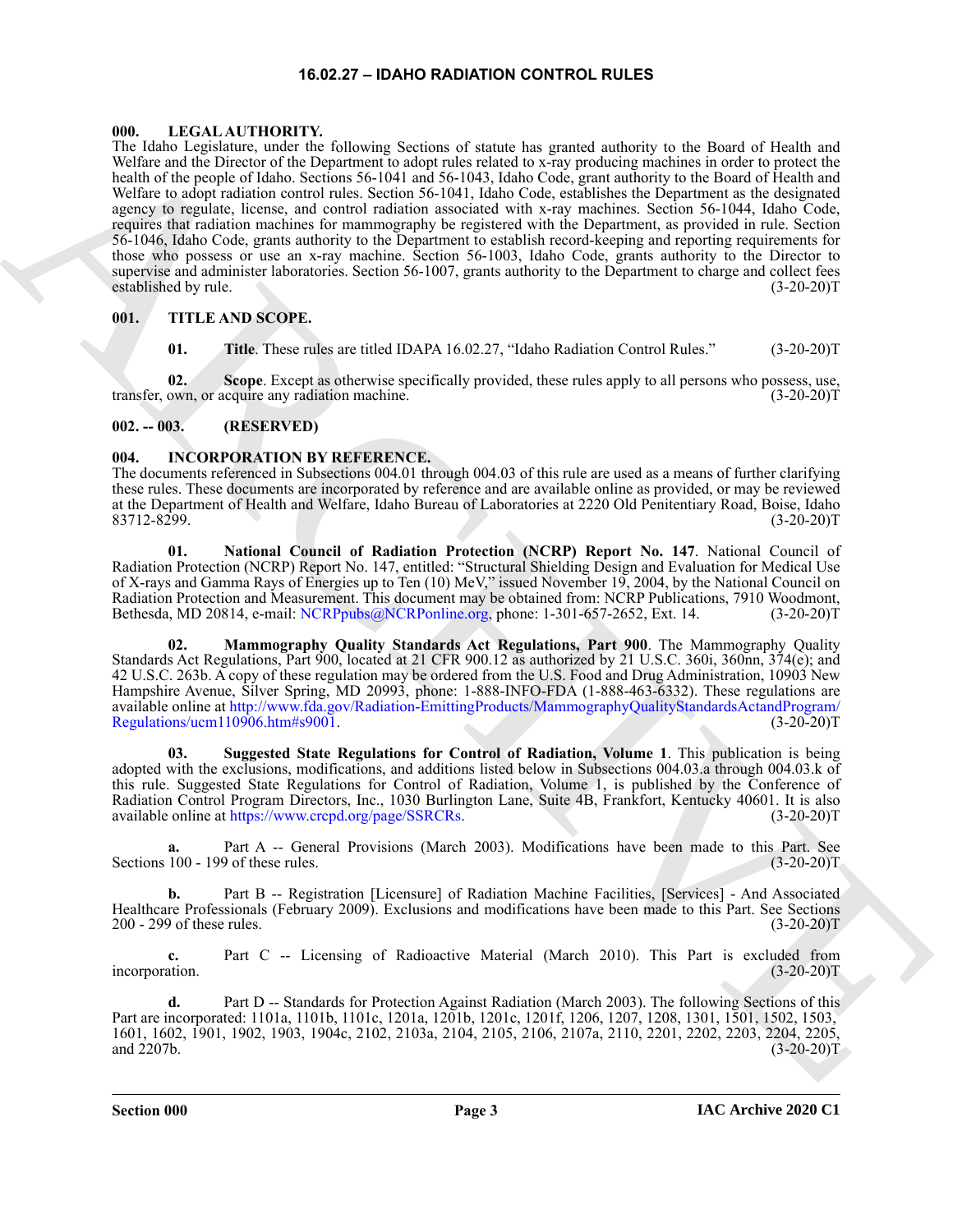#### *IDAHO ADMINISTRATIVE CODE IDAPA 16.02.27 Department of Health & Welfare*

#### <span id="page-3-0"></span>**005. -- 049. (RESERVED)**

#### <span id="page-3-7"></span><span id="page-3-1"></span>**050. LICENSING.**

#### <span id="page-3-8"></span><span id="page-3-2"></span>**051. MACHINES REQUIRED TO BE LICENSED.**

#### <span id="page-3-6"></span><span id="page-3-5"></span><span id="page-3-4"></span><span id="page-3-3"></span>**052. FEES.**

|                                            | <b>Department of Health &amp; Welfare</b>                                                              |                                                                 | <b>Idaho Radiation Control Rules</b> |                                                                                                                                                                                                                                                                                                                                                                                                                                                                                     |  |
|--------------------------------------------|--------------------------------------------------------------------------------------------------------|-----------------------------------------------------------------|--------------------------------------|-------------------------------------------------------------------------------------------------------------------------------------------------------------------------------------------------------------------------------------------------------------------------------------------------------------------------------------------------------------------------------------------------------------------------------------------------------------------------------------|--|
| e.                                         | Exclusions have been made to this Part. See Sections 400 - 499 of these rules.                         |                                                                 |                                      | Part E -- Radiation Safety Requirements for Industrial Radiographic Operations (February 1999).<br>$(3-20-20)T$                                                                                                                                                                                                                                                                                                                                                                     |  |
| f.                                         | incorporated with no exclusions, modifications, or additions.                                          |                                                                 |                                      | Part F -- Diagnostic X-rays and Imaging Systems in the Healing Arts (May 2009). This Part is<br>$(3-20-20)T$                                                                                                                                                                                                                                                                                                                                                                        |  |
| incorporation.                             |                                                                                                        |                                                                 |                                      | Part G -- Use of Radionuclides in the Healing Arts (March 2003). This Part is excluded from<br>$(3-20-20)T$                                                                                                                                                                                                                                                                                                                                                                         |  |
| h.                                         | is incorporated with no exclusions, modifications, or additions.                                       |                                                                 |                                      | Part H -- Radiation Safety Requirements for Analytical X-ray Equipment (January 1991). This Part<br>$(3-20-20)T$                                                                                                                                                                                                                                                                                                                                                                    |  |
| excluded from incorporation.               |                                                                                                        |                                                                 |                                      | Part I -- Radiation Safety Requirements For Particle Accelerators (January 1991). This Part is<br>$(3-20-20)T$                                                                                                                                                                                                                                                                                                                                                                      |  |
|                                            | incorporated with no exclusions, modifications, or additions.                                          |                                                                 |                                      | Part J -- Notices, Instructions and Reports to Workers; Inspections (March 2003). This Part is<br>$(3-20-20)T$                                                                                                                                                                                                                                                                                                                                                                      |  |
| k.                                         |                                                                                                        | Parts M through Z. These Parts are excluded from incorporation. |                                      | $(3-20-20)T$                                                                                                                                                                                                                                                                                                                                                                                                                                                                        |  |
| $005. - 049.$                              | (RESERVED)                                                                                             |                                                                 |                                      |                                                                                                                                                                                                                                                                                                                                                                                                                                                                                     |  |
| 050.                                       | LICENSING.<br>Sections 050 through 099 of these rules provide for the licensing of radiation machines. |                                                                 |                                      | $(3-20-20)T$                                                                                                                                                                                                                                                                                                                                                                                                                                                                        |  |
| Radiation, as applicable.<br>FEES.<br>052. |                                                                                                        |                                                                 |                                      | Radiation producing machines, unless exempt under Section B.4 of the Suggested State Regulations for Control of<br>Radiation incorporated under Section 004 of these rules, must be licensed with the Radiation Control Agency in<br>accordance with the requirements of Sections B.6 through B.9, of the Suggested State Regulations for Control of<br>$(3-20-20)T$                                                                                                                |  |
| 01.                                        | day ninety-one (91) past the renewal date, licensure will be terminated.                               |                                                                 |                                      | Radiation Licensing Fees. Radiation facility fees apply to each person or facility owning, leasing,<br>storing, or using radiation-producing machines. This fee is assessed on the same cycle as inspections and consists of a<br>base licensing fee and a per tube charge. Fees are due within thirty (30) calendar days of the renewal date. A late<br>charge of fifty (\$50) dollars will be assessed at thirty-one (31) days past the renewal date. If the fees are not paid by |  |
|                                            |                                                                                                        |                                                                 |                                      |                                                                                                                                                                                                                                                                                                                                                                                                                                                                                     |  |
|                                            |                                                                                                        | X-Ray Renewal Cycle and Facility Fees                           |                                      |                                                                                                                                                                                                                                                                                                                                                                                                                                                                                     |  |
|                                            | <b>Facility Type</b>                                                                                   | <b>Renewal Cycle</b>                                            | <b>Facility Fee</b>                  | Per Tube Fee                                                                                                                                                                                                                                                                                                                                                                                                                                                                        |  |
|                                            | Hospital, Clinic, Medical Practice                                                                     | 2 Years                                                         | \$50                                 | \$25                                                                                                                                                                                                                                                                                                                                                                                                                                                                                |  |
|                                            | Dental, Chiropractic, Podiatric,<br>Veterinary Practice                                                | 4 Years                                                         | \$50                                 | \$25                                                                                                                                                                                                                                                                                                                                                                                                                                                                                |  |
|                                            | Industrial, research, academic/<br>educational, or security                                            | 10 Years                                                        | \$50                                 | \$25                                                                                                                                                                                                                                                                                                                                                                                                                                                                                |  |
|                                            |                                                                                                        |                                                                 |                                      | $(3-20-20)T$                                                                                                                                                                                                                                                                                                                                                                                                                                                                        |  |
| 02.                                        |                                                                                                        |                                                                 |                                      |                                                                                                                                                                                                                                                                                                                                                                                                                                                                                     |  |
|                                            |                                                                                                        |                                                                 |                                      | X-Ray Shielding Plan Review and Fee. Facilities housing X-ray producing devices and regulated<br>under these rules must obtain a review of their shielding plan by a qualified expert. A copy of this review, to include<br>a floor plan and site specific shielding calculations, must be submitted to the Radiation Control Agency within thirty                                                                                                                                  |  |

 $(3-20-20)T$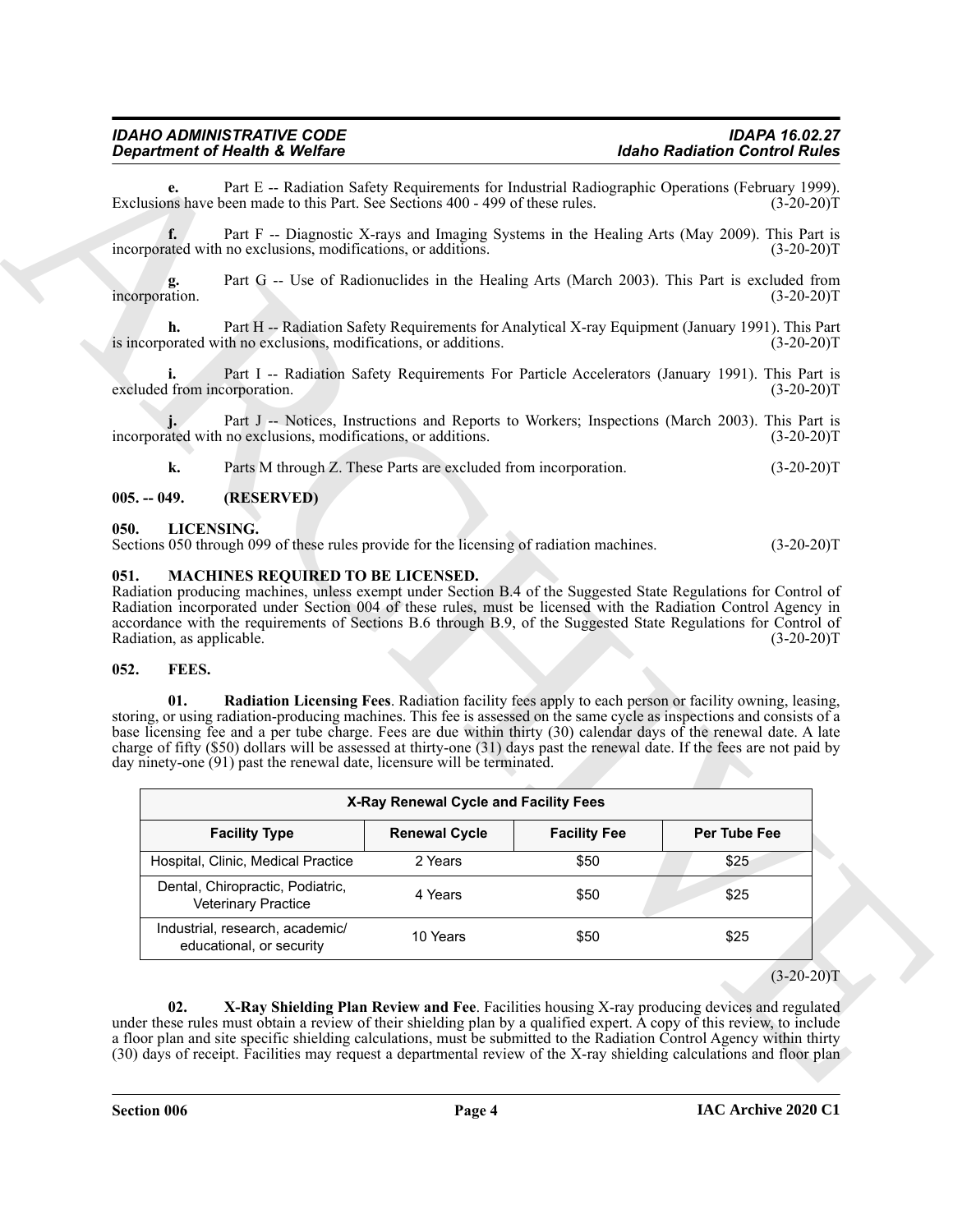| IDAHO ADMINISTRATIVE CODE      | <b>IDAPA 16.02.27</b>                |
|--------------------------------|--------------------------------------|
| Department of Health & Welfare | <b>Idaho Radiation Control Rules</b> |

by the Radiation Control Agency. A three hundred fifty dollar (\$350) fee will be charged for this service. (3-20-20)T

<span id="page-4-7"></span>**03. Radiation Safety Program Fee**. If a facility or group of facilities under one administrative control employs one (1) or more full-time individuals whose positions are entirely devoted to in-house radiation safety, the facility may pay a flat annual facility fee of one thousand dollars (\$1,000) instead of the licensing fees required in Subsection 052.01 of this rule. In addition, annual submittal of documentation of evidence of an ongoing and functioning quality control program must be submitted for review and approval. (3-20-20) functioning quality control program must be submitted for review and approval.

#### <span id="page-4-1"></span><span id="page-4-0"></span>**053. APPLICATION FOR LICENSE.**

In addition to the requirements detailed in the incorporated reference, Section B, the following is required with application for use of x-ray producing devices. (3-20-20) application for use of x-ray producing devices.

<span id="page-4-6"></span>**01. Responsible Authority**. All applications must be signed by the responsible authority (RA) over the x-ray producing device. Required qualifications of the RA can be found in Section B.6c of the SSRCR. (3-20-20)T

<span id="page-4-2"></span>**02. Application For License**. Application for license must be on forms furnished by the Radiation Agency and must contain: (3-20-20) Control Agency and must contain:

Name of the owner, organization or person having administrative control and responsibility for use<br>prity): and (3-20-20)T (responsible authority); and

**b.** Address and telephone number where the machine is located; and if the radiation producing is used as a mobile device, a central headquarters must be used. (3-20-20) machine is used as a mobile device, a central headquarters must be used.

| research: and |  |  | A designation of the general category of use, such as dental, medical, industrial, veterinary, and | $(3-20-20)T$ |
|---------------|--|--|----------------------------------------------------------------------------------------------------|--------------|
|               |  |  |                                                                                                    | (2.20)       |

- **d.** The manufacturer, model number, and type of machine; and (3-20-20)T
- **e.** Name of the radiation machine supplier, installer, and service agent. (3-20-20)T
- <span id="page-4-5"></span>**f.** Name of an individual to be responsible for radiation protection, when applicable. (3-20-20)T

**Expansion of Newton Reflection**<br> **Expansion Control Reflection**<br>  $\frac{1}{2}$  and  $\frac{1}{2}$  and  $\frac{1}{2}$  and  $\frac{1}{2}$  and  $\frac{1}{2}$  and  $\frac{1}{2}$  and  $\frac{1}{2}$  and  $\frac{1}{2}$  and  $\frac{1}{2}$  and  $\frac{1}{2}$  and  $\frac{1}{2}$  and **03. Qualifications for Authorized Operation, Service, and Repair of X-ray Machines**. The responsible authority must prohibit any person from operating, performing maintenance, or furnishing servicing or services to an x-ray producing machine under their authority that is not properly trained, certified, or licensed to do so. The responsible authority must obtain and retain documentation for a minimum of two (2) years that all operation, service, repair, and maintenance of x-ray producing machine(s) under their authority are done so by a qualified individual or entity. (3-20-20)T

**04. Operator Qualifications**. No individual will be permitted to act as an operator of a particular machine until such individual has received an acceptable amount of training in radiation safety as it applies to that machine and is approved by the Radiation Protection Supervisor or Radiation Safety Officer. Operators will be responsible for: (3-20-20)T

<span id="page-4-4"></span>

| a. |  |  | Keeping radiation exposure to himself and to others as low as is practical: | $(3-20-20)T$ |
|----|--|--|-----------------------------------------------------------------------------|--------------|
|----|--|--|-----------------------------------------------------------------------------|--------------|

**b.** Being familiar with safety procedures as they apply to each machine; (3-20-20)T

<span id="page-4-3"></span>**c.** Wearing of personnel monitoring devices, if applicable; and  $(3-20-20)$ T

**d.** Notifying the Radiation Protection Supervisor or Radiation Safety Officer of known or suspected e radiation exposures to himself or others. (3-20-20)T excessive radiation exposures to himself or others.

**05. Minimum Safety Requirements**. Unless otherwise specified within these or the incorporated rules, the following are the minimum safety requirements for personnel acting as radiographers or radiographers assistants.  $(3-20-20)T$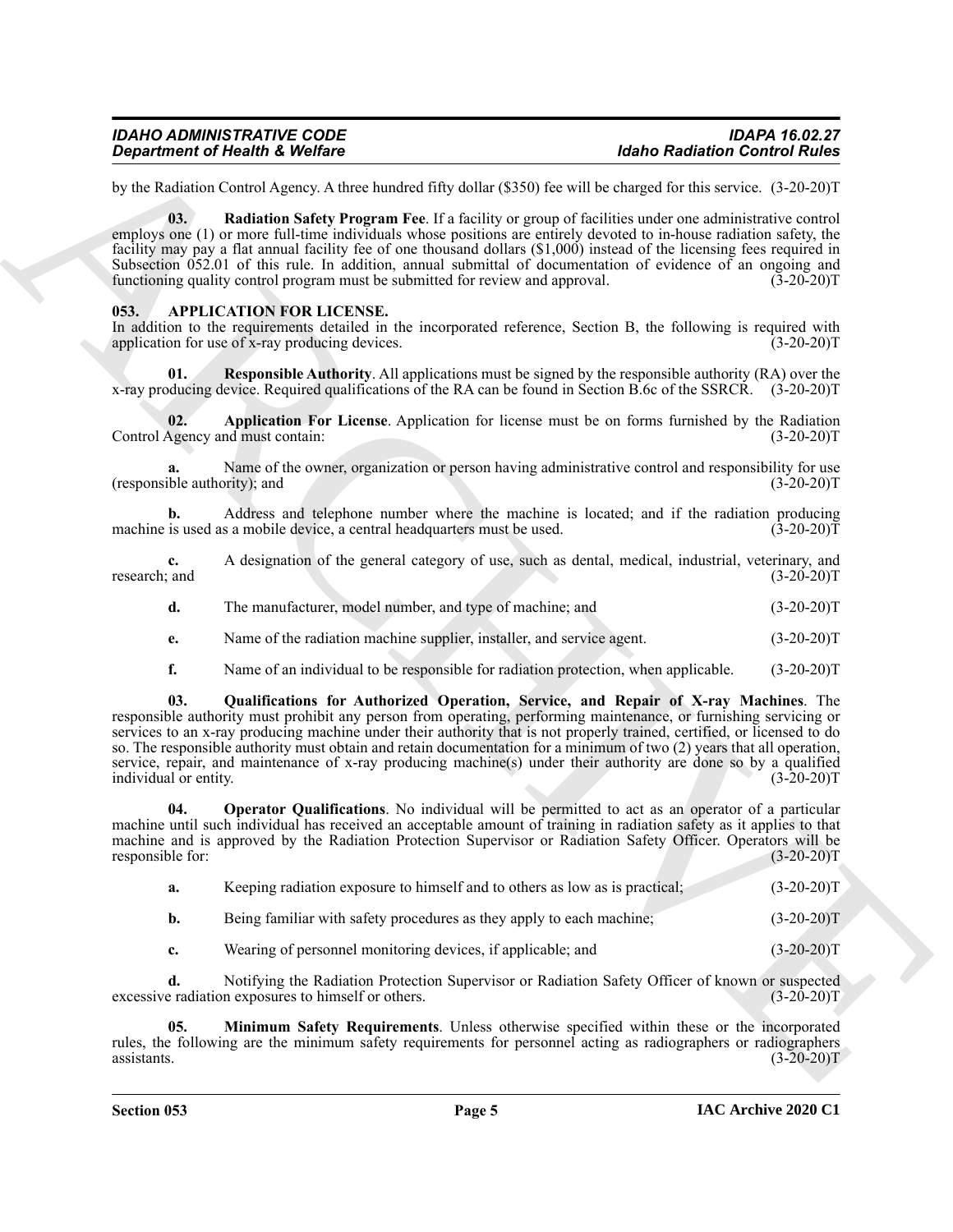<span id="page-5-0"></span>

|                                           | <b>Department of Health &amp; Welfare</b>                                                                                                                                                                                                                                                                                                                                                                                                                                                     | <b>Idaho Radiation Control Rules</b> |
|-------------------------------------------|-----------------------------------------------------------------------------------------------------------------------------------------------------------------------------------------------------------------------------------------------------------------------------------------------------------------------------------------------------------------------------------------------------------------------------------------------------------------------------------------------|--------------------------------------|
| a.<br>such individuals:                   | Licensees must not permit any individuals to act as radiographers as defined in these rules until                                                                                                                                                                                                                                                                                                                                                                                             | $(3-20-20)T$                         |
|                                           | Have received copies of and instructions in the licensee's operating and emergency procedures; and<br>have demonstrated understanding thereof; and                                                                                                                                                                                                                                                                                                                                            | $(3-20-20)T$                         |
| ii.                                       | Have been instructed in the subjects outlined in Subsection 053.06 of this rule, and have<br>demonstrated understanding thereof; and                                                                                                                                                                                                                                                                                                                                                          | $(3-20-20)T$                         |
| iii.                                      | Have received copies of and instruction in the correct execution of these rules and have<br>demonstrated understanding thereof; and                                                                                                                                                                                                                                                                                                                                                           | $(3-20-20)T$                         |
| iv.                                       | Have demonstrated competence to use the specific radiation machine(s), related handling tools, and<br>survey instruments that will be employed in their assignment.                                                                                                                                                                                                                                                                                                                           | $(3-20-20)T$                         |
|                                           | Have demonstrated an understanding of the instructions in this section by successful completion of<br>a written test and a field examination on the subjects covered.                                                                                                                                                                                                                                                                                                                         | $(3-20-20)T$                         |
| b.<br>rules until such individuals:       | Licensees must not permit any individuals to act as a radiographer's assistant as defined in these                                                                                                                                                                                                                                                                                                                                                                                            | $(3-20-20)T$                         |
| vi.                                       | Have received copies of and instructions in the licensee's operating and emergency procedures; and<br>have demonstrated understanding thereof; and                                                                                                                                                                                                                                                                                                                                            | $(3-20-20)T$                         |
| vii.                                      | Have demonstrated competence to use under the personal supervision of the radiographer the<br>radiation machine(s) and radiation survey instrument(s) that will be employed in their assignment.                                                                                                                                                                                                                                                                                              | $(3-20-20)T$                         |
| viii.                                     | Have demonstrated an understanding of the instructions in this section by successfully completing<br>a written or oral test and a field examination on the subjects covered.                                                                                                                                                                                                                                                                                                                  | $(3-20-20)T$                         |
| $c_{\cdot}$<br>termination of employment. | Records of the above training, including copies of written tests and dates of oral tests and field<br>examinations, must be maintained for inspection by the Radiation Control Agency for three (3) years following                                                                                                                                                                                                                                                                           | $(3-20-20)T$                         |
| d.                                        | Each licensee must conduct an internal audit program to ensure that the Radiation Control<br>Agency's conditions and the licensee's operating and emergency procedures are followed by each radiographer and<br>radiographer's assistant. These internal audits must be performed at least quarterly, and each radiographer must be<br>audited at least annually. Records of internal audits must be maintained for inspection by the Agency for two (2)<br>years from the date of the audit. | $(3-20-20)T$                         |
| 06.                                       | Subjects to Be Covered During the Instruction of Radiographers.                                                                                                                                                                                                                                                                                                                                                                                                                               | $(3-20-20)T$                         |
| a.                                        | Fundamentals of Radiation Safety, to include at least:                                                                                                                                                                                                                                                                                                                                                                                                                                        | $(3-20-20)T$                         |
| i.                                        | Characteristics of gamma and x-radiation;                                                                                                                                                                                                                                                                                                                                                                                                                                                     | $(3-20-20)T$                         |
| ii.                                       | Units of radiation dose (millirem);                                                                                                                                                                                                                                                                                                                                                                                                                                                           | $(3-20-20)T$                         |
| iii.                                      | Bioeffects of excessive exposure of radiation;                                                                                                                                                                                                                                                                                                                                                                                                                                                | $(3-20-20)T$                         |
| iv.                                       | Levels of radiation from radiation machines;                                                                                                                                                                                                                                                                                                                                                                                                                                                  | $(3-20-20)T$                         |
| V.                                        | Methods of controlling radiation dose, including:                                                                                                                                                                                                                                                                                                                                                                                                                                             | $(3-20-20)T$                         |
|                                           | Working time;                                                                                                                                                                                                                                                                                                                                                                                                                                                                                 | $(3-20-20)T$                         |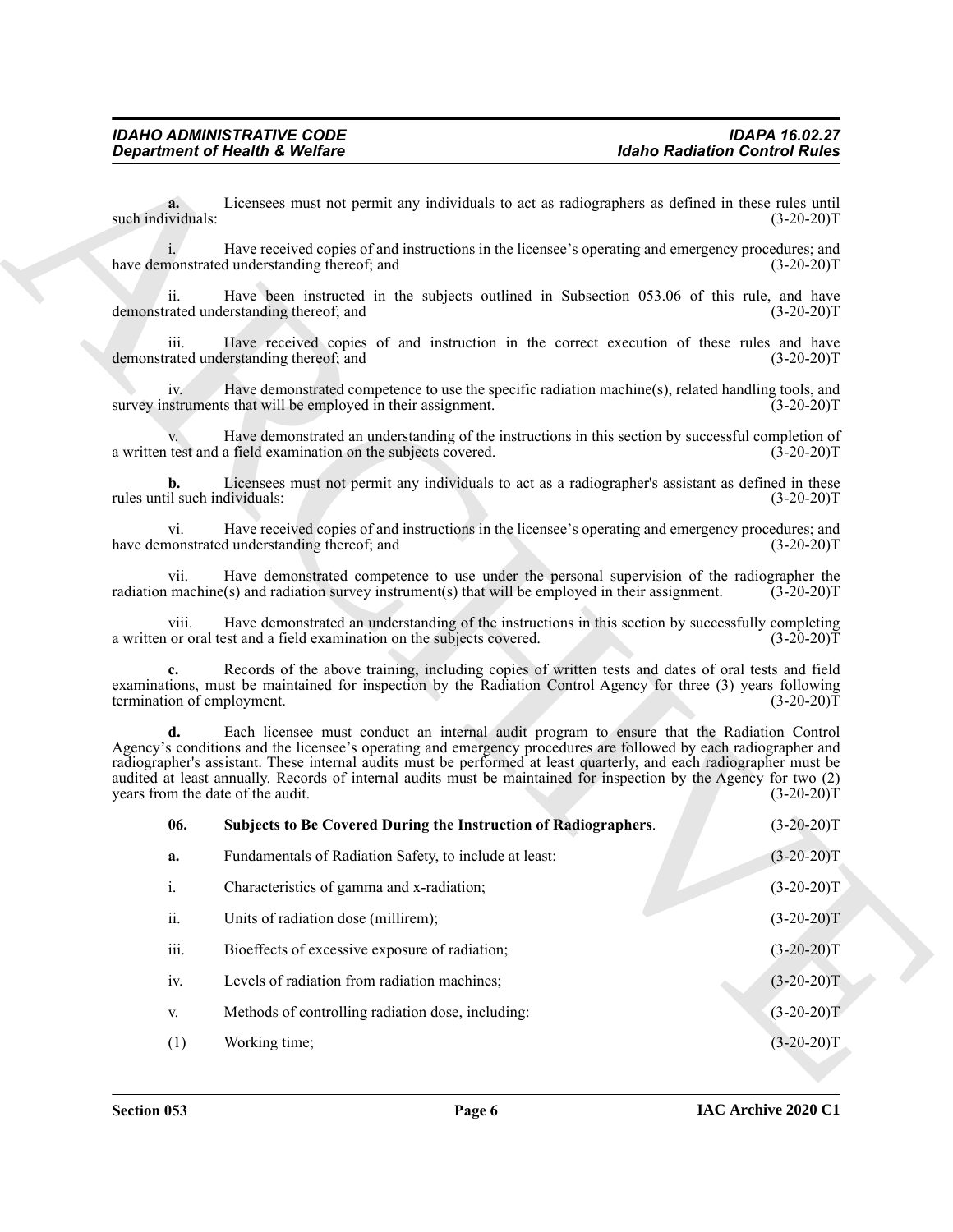|                                       | <b>IDAHO ADMINISTRATIVE CODE</b><br><b>Department of Health &amp; Welfare</b>                                                                                                                                                                                                                                                           | <b>IDAPA 16.02.27</b><br><b>Idaho Radiation Control Rules</b> |
|---------------------------------------|-----------------------------------------------------------------------------------------------------------------------------------------------------------------------------------------------------------------------------------------------------------------------------------------------------------------------------------------|---------------------------------------------------------------|
| (2)                                   | Working distances; and                                                                                                                                                                                                                                                                                                                  | $(3-20-20)T$                                                  |
| (3)                                   | Shielding;                                                                                                                                                                                                                                                                                                                              | $(3-20-20)T$                                                  |
| V1.                                   | Radiation Protection Standards;                                                                                                                                                                                                                                                                                                         | $(3-20-20)T$                                                  |
| b.                                    | Radiation Detection Instrumentation, to include at least:                                                                                                                                                                                                                                                                               | $(3-20-20)T$                                                  |
| i.                                    | Use of radiation surveys instruments, including:                                                                                                                                                                                                                                                                                        | $(3-20-20)T$                                                  |
| (1)                                   | Operation;                                                                                                                                                                                                                                                                                                                              | $(3-20-20)T$                                                  |
| (2)                                   | Calibration; and                                                                                                                                                                                                                                                                                                                        | $(3-20-20)T$                                                  |
| (3)                                   | Limitations;                                                                                                                                                                                                                                                                                                                            | $(3-20-20)T$                                                  |
| ii.                                   | Survey techniques;                                                                                                                                                                                                                                                                                                                      | $(3-20-20)T$                                                  |
| iii.                                  | Use of Personnel Monitoring Equipment, including:                                                                                                                                                                                                                                                                                       | $(3-20-20)T$                                                  |
| (1)                                   | Film badges, TLDs;                                                                                                                                                                                                                                                                                                                      | $(3-20-20)T$                                                  |
| (2)                                   | Pocket dosimeters; and                                                                                                                                                                                                                                                                                                                  | $(3-20-20)T$                                                  |
| (3)                                   | Pocket chambers;                                                                                                                                                                                                                                                                                                                        | $(3-20-20)T$                                                  |
| c.                                    | Radiographic Equipment, to include operation and control of x-ray equipment;                                                                                                                                                                                                                                                            | $(3-20-20)T$                                                  |
| d.                                    | The Requirements of Pertinent Federal regulations and State rules;                                                                                                                                                                                                                                                                      | $(3-20-20)T$                                                  |
| е.                                    | The Licensee's Written Operating and Emergency Procedures; and                                                                                                                                                                                                                                                                          | $(3-20-20)T$                                                  |
| f.                                    | Case histories of radiography accidents.                                                                                                                                                                                                                                                                                                | $(3-20-20)T$                                                  |
| 07.                                   | Modification, Revocation, and Termination of Licensees. In accordance with amendments to the<br>Act, departmental rules or regulations, or orders issued by the Radiation Control Agency, the terms and conditions of<br>all licenses are subject to amendment, revision, or modification, and are subject to suspension or revocation. | $(3-20-20)T$                                                  |
| a.                                    | Any license can be revoked, suspended, modified, or denied, in whole or in part.                                                                                                                                                                                                                                                        | $(3-20-20)T$                                                  |
| i.                                    | For any materially false statement:                                                                                                                                                                                                                                                                                                     | $(3-20-20)T$                                                  |
| (1)                                   | In the application; or                                                                                                                                                                                                                                                                                                                  | $(3-20-20)T$                                                  |
| (2)                                   | In any statement of fact required under provisions of the Act or under these rules; or                                                                                                                                                                                                                                                  | $(3-20-20)T$                                                  |
| ii.                                   | Because of conditions revealed:                                                                                                                                                                                                                                                                                                         | $(3-20-20)T$                                                  |
| (1)                                   | Within the application; any report, record, or inspection; or                                                                                                                                                                                                                                                                           | $(3-20-20)T$                                                  |
| (2)<br>on an original application; or | By any other means that would warrant the Radiation Control Agency to refuse to grant a license                                                                                                                                                                                                                                         | $(3-20-20)T$                                                  |
| iii.                                  | For violations of or failure to observe any of the terms and conditions:                                                                                                                                                                                                                                                                | $(3-20-20)T$                                                  |
| (1)                                   | Of the Act; or                                                                                                                                                                                                                                                                                                                          | $(3-20-20)T$                                                  |

<span id="page-6-0"></span>

| a.   | Any license can be revoked, suspended, modified, or denied, in whole or in part.                                                  | $(3-20-20)T$ |
|------|-----------------------------------------------------------------------------------------------------------------------------------|--------------|
| i.   | For any materially false statement:                                                                                               | $(3-20-20)T$ |
| (1)  | In the application; or                                                                                                            | $(3-20-20)T$ |
| (2)  | In any statement of fact required under provisions of the Act or under these rules; or                                            | $(3-20-20)T$ |
| ii.  | Because of conditions revealed:                                                                                                   | $(3-20-20)T$ |
| (1)  | Within the application; any report, record, or inspection; or                                                                     | $(3-20-20)T$ |
| (2)  | By any other means that would warrant the Radiation Control Agency to refuse to grant a license<br>on an original application; or | $(3-20-20)T$ |
| iii. | For violations of or failure to observe any of the terms and conditions:                                                          | $(3-20-20)T$ |
| (1)  | Of the Act; or                                                                                                                    | $(3-20-20)T$ |
|      |                                                                                                                                   |              |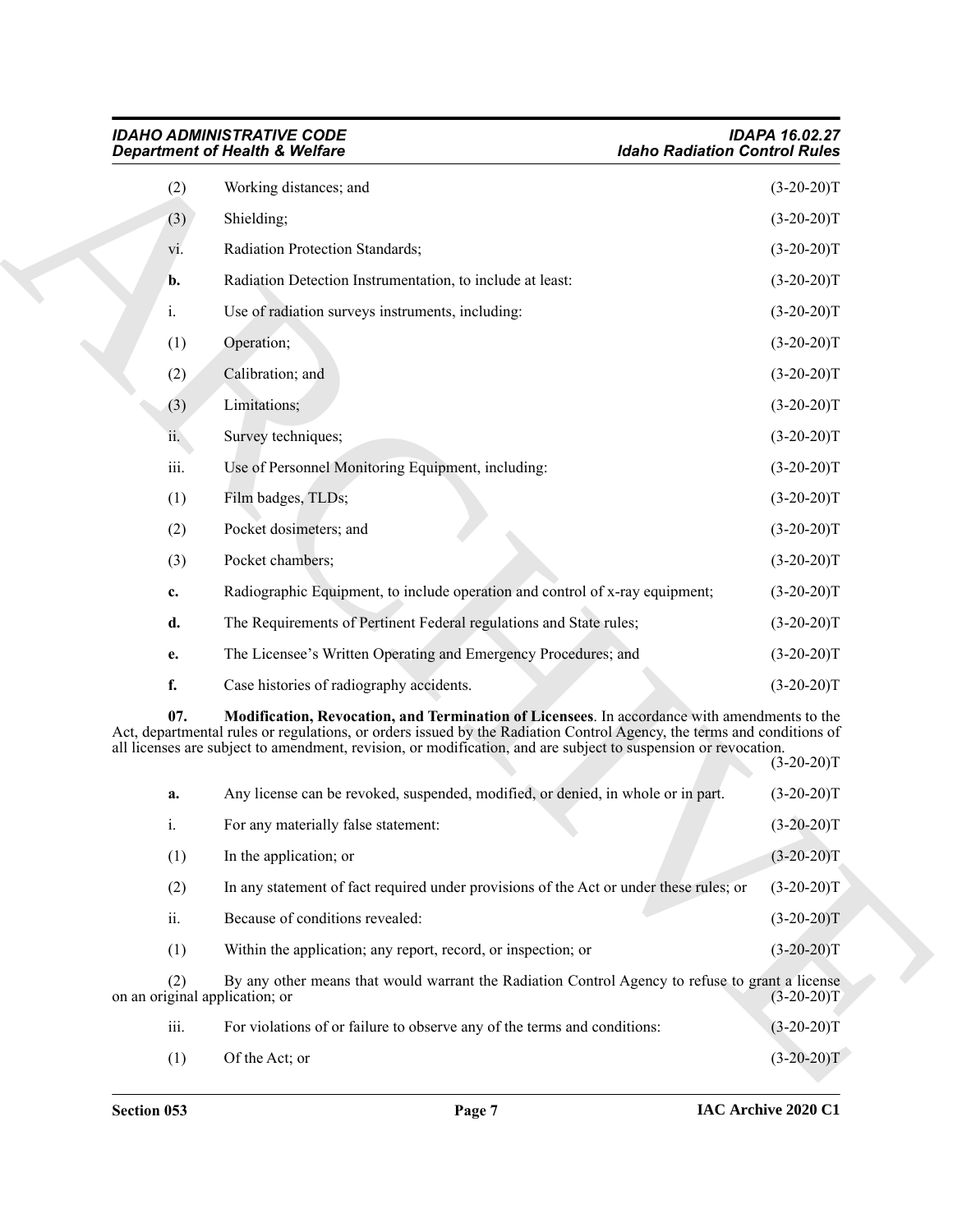| Of the license; or<br>(2)<br>Of any rule; or<br>(3)<br>$(3-20-20)T$<br>Of any regulation; or<br>(4)<br>$(3-20-20)T$<br>(5)<br>Of an order of the Radiation Control Agency.<br>$(3-20-20)T$<br>Except in cases of willful violation or in which the public health, interest or safety requires<br>b.<br>otherwise, no license can be modified, suspended, or revoked unless such issues have been called to the attention of<br>the licensee in writing and the licensee afforded the opportunity to demonstrate or achieve compliance with all lawful<br>requirements.<br>Emergency Action. If the Radiation Control Program Director finds the public health, safety or<br>08.<br>welfare requires emergency action, the Director will incorporate findings in support of such action in a written notice<br>of emergency revocation issued to the licensee. Emergency revocation is effective upon receipt by the licensee.<br>Thereafter, if requested by the licensee in writing, the Director will provide the licensee a revocation hearing and<br>prior notice thereof. Such hearings are conducted in accordance with IDAPA 16.05.03, "Contested Case Proceedings<br>and Declaratory Rulings."<br>$054. - 099.$<br>(RESERVED)<br><b>GENERAL PROVISIONS.</b><br><b>100.</b><br>Sections 100 through 199 of these rules will be used for exclusions, modifications, and additions to Part A of the<br>Suggested State Regulations for Control of Radiation, Volume 1, as incorporated in Section 004 of these rules.<br>101.<br><b>SCOPE.</b><br>Modification to Part A, Section A.1. Except as otherwise specifically provided, these regulations apply to all persons<br>who receive, possess, use, transfer, own, or acquire any source of radiation; provided that nothing in these regulations<br>applies to any person to the extent such person is subject to regulation by the Nuclear Regulatory Commission.<br><b>DEFINITIONS.</b><br>102.<br>Additions to Part A, Section A.2.<br>$(3-20-20)T$<br>01.<br>Act. "Act" means Section 56-1053, Idaho Code.<br>$(3-20-20)T$<br>02.<br>Agency. "Agency" means the Idaho Department of Health and Welfare.<br>VIOLATIONS.<br>103.<br>Modification to Part A, Section A.8. Any person who willfully violates any provision of the Act is subject to penalties<br>under Section 56-1053, Idaho Code.<br>104.<br><b>IMPOUNDING.</b><br>Modification to Part A, Section A.9. Sources of radiation are subject to impounding under Section 56-1052, Idaho<br>Code.<br><b>COMMUNICATIONS.</b><br>105.<br>Modification to Part A, Section A.12. All communications and reports concerning these rules, and applications filed<br>under these rules, must be addressed to the Agency at Radiation Control Section, Idaho Department of Health and<br>Welfare, Bureau of Laboratories, 2220 Old Penitentiary Road, Boise, Idaho 83712-8299.<br>$106. - 199.$<br>(RESERVED) | <b>Department of Health &amp; Welfare</b> | <b>Idaho Radiation Control Rules</b> |
|-----------------------------------------------------------------------------------------------------------------------------------------------------------------------------------------------------------------------------------------------------------------------------------------------------------------------------------------------------------------------------------------------------------------------------------------------------------------------------------------------------------------------------------------------------------------------------------------------------------------------------------------------------------------------------------------------------------------------------------------------------------------------------------------------------------------------------------------------------------------------------------------------------------------------------------------------------------------------------------------------------------------------------------------------------------------------------------------------------------------------------------------------------------------------------------------------------------------------------------------------------------------------------------------------------------------------------------------------------------------------------------------------------------------------------------------------------------------------------------------------------------------------------------------------------------------------------------------------------------------------------------------------------------------------------------------------------------------------------------------------------------------------------------------------------------------------------------------------------------------------------------------------------------------------------------------------------------------------------------------------------------------------------------------------------------------------------------------------------------------------------------------------------------------------------------------------------------------------------------------------------------------------------------------------------------------------------------------------------------------------------------------------------------------------------------------------------------------------------------------------------------------------------------------------------------------------------------------------------------------------------------------------------------------------------------------------------------------------------------------------------------------------------------------------------------------------------------------------------------------------------------------------------------------------------|-------------------------------------------|--------------------------------------|
|                                                                                                                                                                                                                                                                                                                                                                                                                                                                                                                                                                                                                                                                                                                                                                                                                                                                                                                                                                                                                                                                                                                                                                                                                                                                                                                                                                                                                                                                                                                                                                                                                                                                                                                                                                                                                                                                                                                                                                                                                                                                                                                                                                                                                                                                                                                                                                                                                                                                                                                                                                                                                                                                                                                                                                                                                                                                                                                             |                                           | $(3-20-20)T$                         |
|                                                                                                                                                                                                                                                                                                                                                                                                                                                                                                                                                                                                                                                                                                                                                                                                                                                                                                                                                                                                                                                                                                                                                                                                                                                                                                                                                                                                                                                                                                                                                                                                                                                                                                                                                                                                                                                                                                                                                                                                                                                                                                                                                                                                                                                                                                                                                                                                                                                                                                                                                                                                                                                                                                                                                                                                                                                                                                                             |                                           |                                      |
|                                                                                                                                                                                                                                                                                                                                                                                                                                                                                                                                                                                                                                                                                                                                                                                                                                                                                                                                                                                                                                                                                                                                                                                                                                                                                                                                                                                                                                                                                                                                                                                                                                                                                                                                                                                                                                                                                                                                                                                                                                                                                                                                                                                                                                                                                                                                                                                                                                                                                                                                                                                                                                                                                                                                                                                                                                                                                                                             |                                           |                                      |
|                                                                                                                                                                                                                                                                                                                                                                                                                                                                                                                                                                                                                                                                                                                                                                                                                                                                                                                                                                                                                                                                                                                                                                                                                                                                                                                                                                                                                                                                                                                                                                                                                                                                                                                                                                                                                                                                                                                                                                                                                                                                                                                                                                                                                                                                                                                                                                                                                                                                                                                                                                                                                                                                                                                                                                                                                                                                                                                             |                                           |                                      |
|                                                                                                                                                                                                                                                                                                                                                                                                                                                                                                                                                                                                                                                                                                                                                                                                                                                                                                                                                                                                                                                                                                                                                                                                                                                                                                                                                                                                                                                                                                                                                                                                                                                                                                                                                                                                                                                                                                                                                                                                                                                                                                                                                                                                                                                                                                                                                                                                                                                                                                                                                                                                                                                                                                                                                                                                                                                                                                                             |                                           |                                      |
|                                                                                                                                                                                                                                                                                                                                                                                                                                                                                                                                                                                                                                                                                                                                                                                                                                                                                                                                                                                                                                                                                                                                                                                                                                                                                                                                                                                                                                                                                                                                                                                                                                                                                                                                                                                                                                                                                                                                                                                                                                                                                                                                                                                                                                                                                                                                                                                                                                                                                                                                                                                                                                                                                                                                                                                                                                                                                                                             |                                           | $(3-20-20)T$                         |
|                                                                                                                                                                                                                                                                                                                                                                                                                                                                                                                                                                                                                                                                                                                                                                                                                                                                                                                                                                                                                                                                                                                                                                                                                                                                                                                                                                                                                                                                                                                                                                                                                                                                                                                                                                                                                                                                                                                                                                                                                                                                                                                                                                                                                                                                                                                                                                                                                                                                                                                                                                                                                                                                                                                                                                                                                                                                                                                             |                                           | $(3-20-20)T$                         |
|                                                                                                                                                                                                                                                                                                                                                                                                                                                                                                                                                                                                                                                                                                                                                                                                                                                                                                                                                                                                                                                                                                                                                                                                                                                                                                                                                                                                                                                                                                                                                                                                                                                                                                                                                                                                                                                                                                                                                                                                                                                                                                                                                                                                                                                                                                                                                                                                                                                                                                                                                                                                                                                                                                                                                                                                                                                                                                                             |                                           |                                      |
|                                                                                                                                                                                                                                                                                                                                                                                                                                                                                                                                                                                                                                                                                                                                                                                                                                                                                                                                                                                                                                                                                                                                                                                                                                                                                                                                                                                                                                                                                                                                                                                                                                                                                                                                                                                                                                                                                                                                                                                                                                                                                                                                                                                                                                                                                                                                                                                                                                                                                                                                                                                                                                                                                                                                                                                                                                                                                                                             |                                           | $(3-20-20)T$<br>$(3-20-20)T$         |
|                                                                                                                                                                                                                                                                                                                                                                                                                                                                                                                                                                                                                                                                                                                                                                                                                                                                                                                                                                                                                                                                                                                                                                                                                                                                                                                                                                                                                                                                                                                                                                                                                                                                                                                                                                                                                                                                                                                                                                                                                                                                                                                                                                                                                                                                                                                                                                                                                                                                                                                                                                                                                                                                                                                                                                                                                                                                                                                             |                                           |                                      |
|                                                                                                                                                                                                                                                                                                                                                                                                                                                                                                                                                                                                                                                                                                                                                                                                                                                                                                                                                                                                                                                                                                                                                                                                                                                                                                                                                                                                                                                                                                                                                                                                                                                                                                                                                                                                                                                                                                                                                                                                                                                                                                                                                                                                                                                                                                                                                                                                                                                                                                                                                                                                                                                                                                                                                                                                                                                                                                                             |                                           |                                      |
|                                                                                                                                                                                                                                                                                                                                                                                                                                                                                                                                                                                                                                                                                                                                                                                                                                                                                                                                                                                                                                                                                                                                                                                                                                                                                                                                                                                                                                                                                                                                                                                                                                                                                                                                                                                                                                                                                                                                                                                                                                                                                                                                                                                                                                                                                                                                                                                                                                                                                                                                                                                                                                                                                                                                                                                                                                                                                                                             |                                           |                                      |
|                                                                                                                                                                                                                                                                                                                                                                                                                                                                                                                                                                                                                                                                                                                                                                                                                                                                                                                                                                                                                                                                                                                                                                                                                                                                                                                                                                                                                                                                                                                                                                                                                                                                                                                                                                                                                                                                                                                                                                                                                                                                                                                                                                                                                                                                                                                                                                                                                                                                                                                                                                                                                                                                                                                                                                                                                                                                                                                             |                                           | $(3-20-20)T$                         |
|                                                                                                                                                                                                                                                                                                                                                                                                                                                                                                                                                                                                                                                                                                                                                                                                                                                                                                                                                                                                                                                                                                                                                                                                                                                                                                                                                                                                                                                                                                                                                                                                                                                                                                                                                                                                                                                                                                                                                                                                                                                                                                                                                                                                                                                                                                                                                                                                                                                                                                                                                                                                                                                                                                                                                                                                                                                                                                                             |                                           | $(3-20-20)T$                         |
|                                                                                                                                                                                                                                                                                                                                                                                                                                                                                                                                                                                                                                                                                                                                                                                                                                                                                                                                                                                                                                                                                                                                                                                                                                                                                                                                                                                                                                                                                                                                                                                                                                                                                                                                                                                                                                                                                                                                                                                                                                                                                                                                                                                                                                                                                                                                                                                                                                                                                                                                                                                                                                                                                                                                                                                                                                                                                                                             |                                           | $(3-20-20)T$                         |
|                                                                                                                                                                                                                                                                                                                                                                                                                                                                                                                                                                                                                                                                                                                                                                                                                                                                                                                                                                                                                                                                                                                                                                                                                                                                                                                                                                                                                                                                                                                                                                                                                                                                                                                                                                                                                                                                                                                                                                                                                                                                                                                                                                                                                                                                                                                                                                                                                                                                                                                                                                                                                                                                                                                                                                                                                                                                                                                             |                                           | $(3-20-20)T$                         |
|                                                                                                                                                                                                                                                                                                                                                                                                                                                                                                                                                                                                                                                                                                                                                                                                                                                                                                                                                                                                                                                                                                                                                                                                                                                                                                                                                                                                                                                                                                                                                                                                                                                                                                                                                                                                                                                                                                                                                                                                                                                                                                                                                                                                                                                                                                                                                                                                                                                                                                                                                                                                                                                                                                                                                                                                                                                                                                                             |                                           |                                      |

#### <span id="page-7-8"></span><span id="page-7-0"></span>**054. -- 099. (RESERVED)**

#### <span id="page-7-13"></span><span id="page-7-1"></span>**100. GENERAL PROVISIONS.**

#### <span id="page-7-15"></span><span id="page-7-2"></span>**101. SCOPE.**

<span id="page-7-11"></span><span id="page-7-10"></span><span id="page-7-3"></span>

| 102. |     | DEFINITIONS.<br>Additions to Part A, Section A.2.                         | $(3-20-20)T$ |  |
|------|-----|---------------------------------------------------------------------------|--------------|--|
|      | 01. | Act. "Act" means Section 56-1053, Idaho Code.                             | $(3-20-20)T$ |  |
|      | 02. | <b>Agency.</b> "Agency" means the Idaho Department of Health and Welfare. | $(3-20-20)T$ |  |

#### <span id="page-7-16"></span><span id="page-7-12"></span><span id="page-7-4"></span>**103. VIOLATIONS.**

#### <span id="page-7-14"></span><span id="page-7-5"></span>**104. IMPOUNDING.**

#### <span id="page-7-9"></span><span id="page-7-6"></span>**105. COMMUNICATIONS.**

#### <span id="page-7-7"></span>**106. -- 199. (RESERVED)**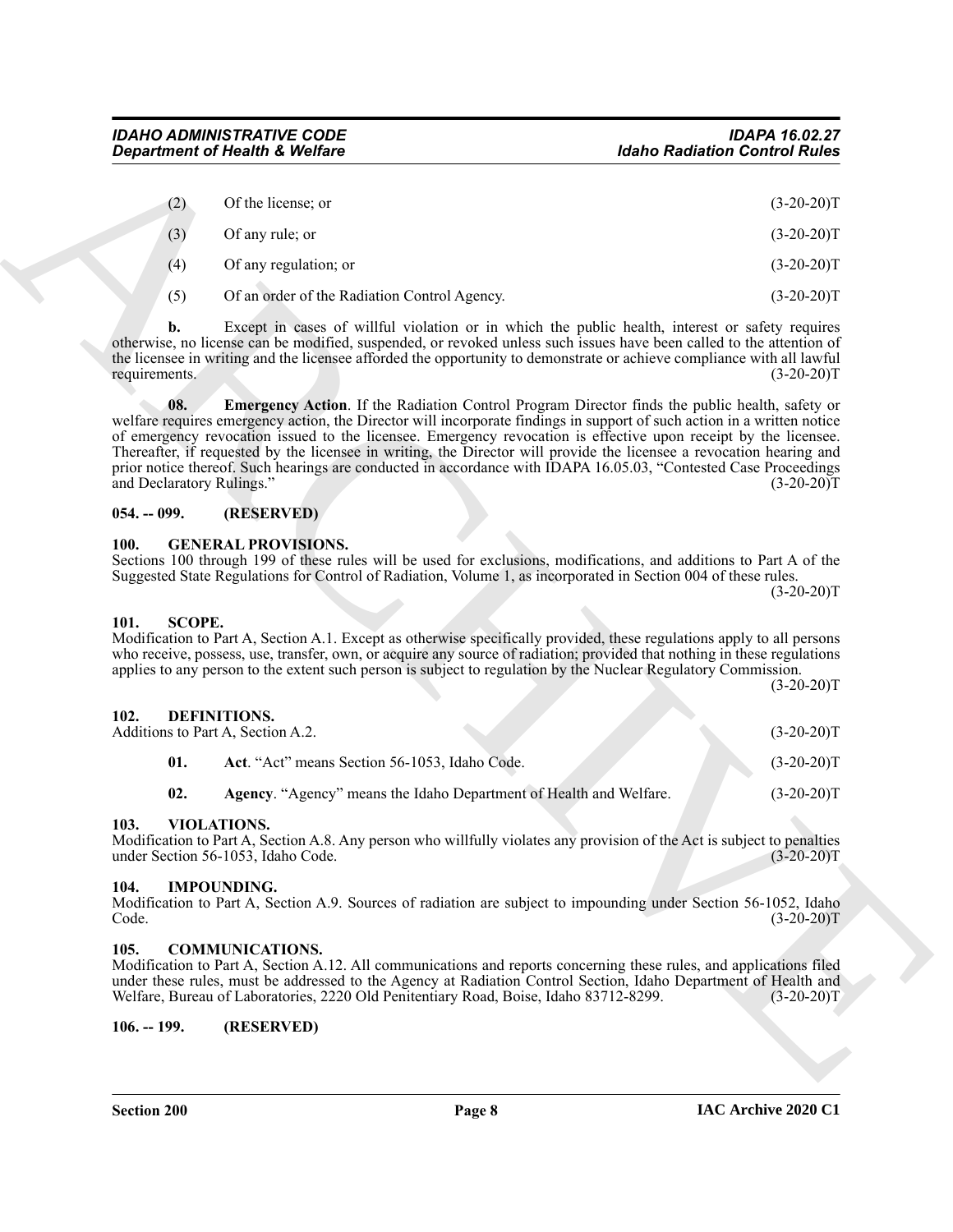#### <span id="page-8-19"></span><span id="page-8-0"></span>**200. LICENSURE OF RADIATION MACHINE FACILITIES, (SERVICES) - AND ASSOCIATED HEALTHCARE PROFESSIONALS.**

# <span id="page-8-25"></span><span id="page-8-23"></span><span id="page-8-18"></span><span id="page-8-2"></span><span id="page-8-1"></span>**201. LICENSURE OF RADIATION MACHINE FACILITIES.**

#### <span id="page-8-24"></span><span id="page-8-22"></span><span id="page-8-4"></span><span id="page-8-3"></span>**203. -- 399. (RESERVED)**

#### <span id="page-8-21"></span><span id="page-8-17"></span><span id="page-8-16"></span><span id="page-8-15"></span><span id="page-8-14"></span><span id="page-8-8"></span><span id="page-8-7"></span><span id="page-8-6"></span><span id="page-8-5"></span>**401. LICENSING AND REGISTRATION REQUIREMENTS FOR INDUSTRIAL RADIOGRAPHY OPERATIONS.**

| <b>Department of Health &amp; Welfare</b>                                                   |                                                                                                                                        | <b>Idaho Radiation Control Rules</b>                                                                                                                                                                                                                                                                                                                                                                                                                                                                                                                                                                  |              |
|---------------------------------------------------------------------------------------------|----------------------------------------------------------------------------------------------------------------------------------------|-------------------------------------------------------------------------------------------------------------------------------------------------------------------------------------------------------------------------------------------------------------------------------------------------------------------------------------------------------------------------------------------------------------------------------------------------------------------------------------------------------------------------------------------------------------------------------------------------------|--------------|
| 200.<br>HEALTHCARE PROFESSIONALS.                                                           |                                                                                                                                        | LICENSURE OF RADIATION MACHINE FACILITIES, (SERVICES) - AND ASSOCIATED<br>Sections 200 through 299 of these rules will be used for exclusions, modifications, and additions to Part B of the<br>Suggested State Regulations for Control of Radiation, Volume 1, as incorporated in Section 004 of these rules.                                                                                                                                                                                                                                                                                        | $(3-20-20)T$ |
| 201.                                                                                        | LICENSURE OF RADIATION MACHINE FACILITIES.<br>Exclusion to Part B, Section B.6. Subsection B.6.b is excluded from incorporation.       |                                                                                                                                                                                                                                                                                                                                                                                                                                                                                                                                                                                                       | $(3-20-20)T$ |
| 202.<br>Modifications and additions to Part B, Section B.16.                                | RECIPROCAL RECOGNITION OF OUT-OF-STATE RADIATION MACHINES.                                                                             |                                                                                                                                                                                                                                                                                                                                                                                                                                                                                                                                                                                                       | $(3-20-20)T$ |
| 01.                                                                                         |                                                                                                                                        | Modification to Part B, Section B.16.a.iv. States in which this machine is registered or licensed.                                                                                                                                                                                                                                                                                                                                                                                                                                                                                                    | $(3-20-20)T$ |
| 02.                                                                                         |                                                                                                                                        | Addition to Part B, Section B.16 -- New Subsection d. The owner or person having possession of<br>any radiation producing machine registered or licensed by a federal entity or state other than Idaho, or both, planning<br>to establish regular operations in Idaho, must complete registration of the machine with the Agency within thirty (30)<br>days after taking residence and prior to operation of the machine. Thirty (30) days prior to the expiration date of any<br>out-of-state license for any radiation producing machine, the owner must apply to the Agency for a machine license. | $(3-20-20)T$ |
| (RESERVED)<br>$203. - 399.$                                                                 |                                                                                                                                        |                                                                                                                                                                                                                                                                                                                                                                                                                                                                                                                                                                                                       |              |
| 400.                                                                                        |                                                                                                                                        | RADIATION SAFETY REQUIREMENTS FOR INDUSTRIAL RADIOGRAPHIC OPERATIONS.<br>Sections 400 through 499 of these rules will be used for exclusions, modifications, and additions to Part E of the<br>Suggested State Regulations for Control of Radiation, Volume 1, as incorporated in Section 004 of these rules.                                                                                                                                                                                                                                                                                         | $(3-20-20)T$ |
| 401.<br><b>OPERATIONS.</b>                                                                  |                                                                                                                                        | LICENSING AND REGISTRATION REQUIREMENTS FOR INDUSTRIAL RADIOGRAPHY<br>Exclusions to Part E, Section E.5. Subsections E.5.b.i and E.5.b.ii, are excluded from incorporation.                                                                                                                                                                                                                                                                                                                                                                                                                           | $(3-20-20)T$ |
| 402.<br>Part E, Section E.10 is excluded from incorporation.                                | LEAK TESTING AND REPLACEMENT OF SEALED SOURCES.                                                                                        |                                                                                                                                                                                                                                                                                                                                                                                                                                                                                                                                                                                                       | $(3-20-20)T$ |
| 403.<br><b>QUARTERLY INVENTORY.</b><br>Part E, Section E.11 is excluded from incorporation. |                                                                                                                                        |                                                                                                                                                                                                                                                                                                                                                                                                                                                                                                                                                                                                       | $(3-20-20)T$ |
| 404.                                                                                        | LABELING, STORAGE, AND TRANSPORTATION.                                                                                                 | Exclusions to Part E, Section E14. Subsections E.14.a, E.14.b, and E.14.d, are excluded from incorporation.                                                                                                                                                                                                                                                                                                                                                                                                                                                                                           | $(3-20-20)T$ |
| 405.                                                                                        | CONDUCTING INDUSTRIAL RADIOGRAPHIC OPERATIONS.<br>Exclusion to Part E, Section E.15. Subsection E.15.d is excluded from incorporation. |                                                                                                                                                                                                                                                                                                                                                                                                                                                                                                                                                                                                       | $(3-20-20)T$ |
| 406.<br>Part E, Section E.27 is excluded from incorporation.                                |                                                                                                                                        | RECORDS OF LEAK TESTING OF SEALED SOURCES AND DEVICES CONTAINING DU.                                                                                                                                                                                                                                                                                                                                                                                                                                                                                                                                  | $(3-20-20)T$ |
| 407.<br>Part E, Section E.28 is excluded from incorporation.                                | RECORDS OF QUARTERLY INVENTORY.                                                                                                        |                                                                                                                                                                                                                                                                                                                                                                                                                                                                                                                                                                                                       | $(3-20-20)T$ |
| 408.<br>UTILIZATION LOGS.<br>Part E, Section E.29 is excluded from incorporation.           |                                                                                                                                        |                                                                                                                                                                                                                                                                                                                                                                                                                                                                                                                                                                                                       | $(3-20-20)T$ |
|                                                                                             |                                                                                                                                        |                                                                                                                                                                                                                                                                                                                                                                                                                                                                                                                                                                                                       |              |

#### <span id="page-8-28"></span><span id="page-8-27"></span><span id="page-8-26"></span><span id="page-8-20"></span><span id="page-8-13"></span><span id="page-8-12"></span><span id="page-8-11"></span><span id="page-8-10"></span><span id="page-8-9"></span>Exclusions to Part E, Section E37. Subsections E.37.b.iii, E.37.b.xi, and E.37.b.xii are excluded from incorporation.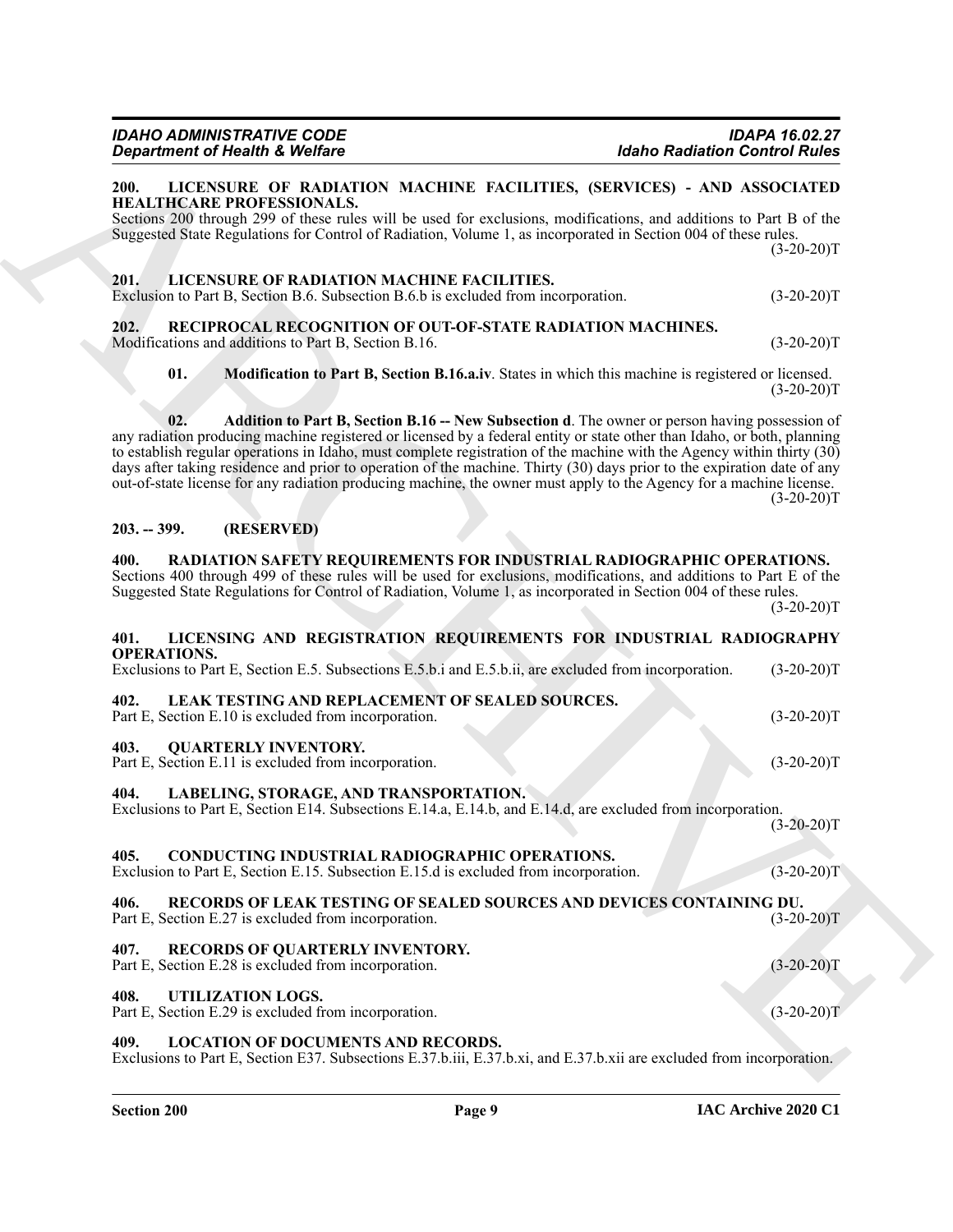#### <span id="page-9-2"></span>**412. CERTIFICATION IDENTIFICATION (ID) CARD.** Part E, Section E.40 is excluded from incorporation. (3-20-20)T

# <span id="page-9-12"></span><span id="page-9-3"></span>**413. RECIPROCITY.**

<span id="page-9-11"></span><span id="page-9-0"></span>**410. NOTIFICATIONS.**

*Department of Health & Welfare* 

<span id="page-9-13"></span><span id="page-9-4"></span>Part E, Section E.41 is excluded from incorporation. (3-20-20)T

<span id="page-9-8"></span><span id="page-9-1"></span>**411. APPLICATION AND EXAMINATIONS.**

# *Great interest of Health C. Webline*<br>
14 and 200 million C. Michael C. State and E. Neutral interested interesting (52-2011<br>
14 and 200 million C. Michael C. State and E. Neutral interesting (52-2011<br>
17 and 200 million **414. SPECIFIC REQUIREMENTS FOR RADIOGRAPHIC PERSONNEL PERFORMING INDUSTRIAL RADIOGRAPHY.**

*IDAHO ADMINISTRATIVE CODE IDAPA 16.02.27*

Exclusions to Part E, Section E38. Subsections E.38.a.i, and E.38.a.ii are excluded from incorporation. (3-20-20)T

<span id="page-9-9"></span>Part E, Section E.39 is excluded from incorporation. (3-20-20)T

Part E, Section E.42 is excluded from incorporation. (3-20-20)T

# <span id="page-9-5"></span>**415. -- 599. (RESERVED)**

# <span id="page-9-10"></span><span id="page-9-6"></span>**600. NOTICES, INSTRUCTIONS AND REPORTS TO WORKERS; INSPECTIONS.**

Sections 600 through 699 of these rules will be used for exclusions, modifications, and additions to Part J of the Suggested State Regulations for Control of Radiation, Volume 1, as incorporated in Section 004 of these rules.

 $(3-20-20)T$ 

 $(3-20-20)T$ 

# <span id="page-9-7"></span>**601. -- 999. (RESERVED)**